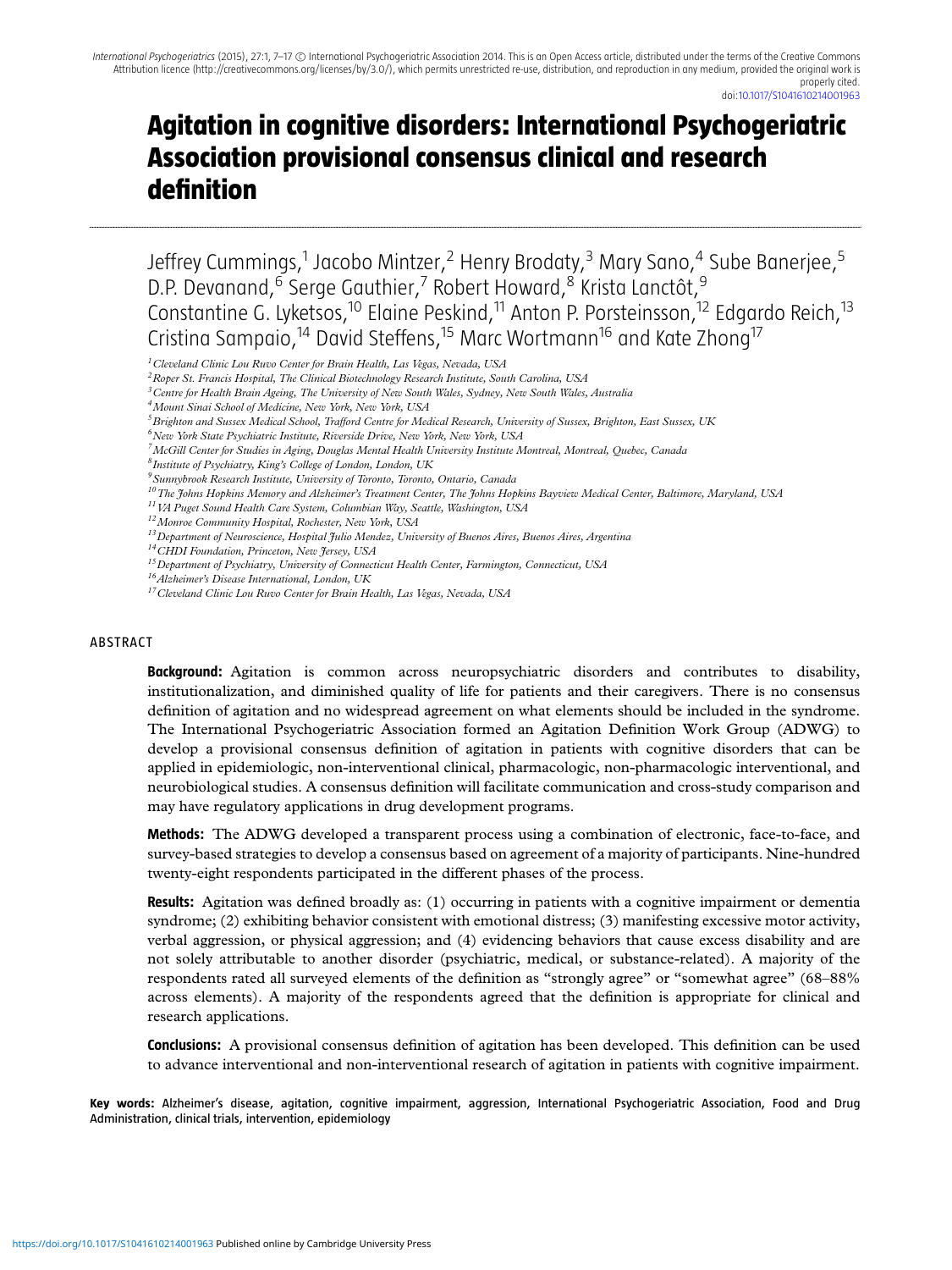# **Introduction**

Agitation is a common clinical manifestation of many neuropsychiatric disorders. It is a frequent manifestation of Alzheimer's disease (AD), frontotemporal dementia (FTD), dementia with Lewy bodies (DLB), and other dementia syndromes (Ballard and Corbett, [2010;](#page-9-0) Manoochehri and Huey, [2012;](#page-9-0) Bruns and Josephs, [2013\)](#page-9-0). It occurs in schizophrenia, bipolar illness, and depression (Gonzalez *et al*., [2013;](#page-9-0) Swann, [2013\)](#page-10-0). While agitation may include aggressive behaviors, it is not identical to aggression, and agitation can occur without aggression (e.g. pacing, rocking, repetitious mannerisms). Agitation can precipitate institutionalization (Okura *et al*., [2011\)](#page-9-0), diminishes the quality of life of patients and caregivers (Khoo *et al*., [2013\)](#page-9-0), and, when severe, may require treatment with medications (Herrmann and Lanctôt, [2007\)](#page-9-0). There is an emerging biology of agitation, and frontal lobe dysfunction is implicated in both clinical and neuroimaging studies (Senanarong *et al*. [2004;](#page-10-0) Bruen *et al*., [2008\)](#page-9-0). Treatment of agitation – both pharmacologic and non-pharmacologic – is an unmet need in the care of patients with cognitive impairment (Herrmann and Lanctôt, [2007;](#page-9-0) Gitlin *et al*., [2012\)](#page-9-0).

In spite of the framework of studies that have begun to increase understanding of agitation, there is no commonly accepted consensus description of this common clinical phenomenon (Laughren, [2001\)](#page-9-0). Lay definitions of agitation are non-specific and include states of excitement, disturbance, or worry. A consensus definition of agitation applicable in the setting of cognitive impairment would facilitate a wide spectrum of research, including pharmacologic and non-pharmacologic intervention studies, epidemiologic investigations of agitation, clinical studies, and research on the neurobiology of this behavior. A definition would also provide a common framework for diagnostic nomenclatures such as the International Classification of Diseases and Related Health Problems (ICD; (World Health Organization, [2014\)](#page-10-0) and the Diagnostic and Statistical Manual of Mental Disorders (DSM; (American Psychiatric Association, [2013\)](#page-9-0). In addition, clinically relevant definitions have important regulatory applications; when agents possibly appropriate for the treatment of agitation are presented to the Food and Drug Administration (FDA), European Medicines

Agency (EMA), or other licensing authorities, the treatment indication must be defined using language useful to clinicians caring for patients with the condition. Without a consensus definition, it is difficult to compare studies or to know what range of behaviors were included in a study of "agitation."

Rating scales such as the Cohen-Mansfield Agitation Inventory (Cohen-Mansfield *et al*., [1989\)](#page-9-0), Neuropsychiatric Inventory (NPI; Cummings *et al.*, [1994\)](#page-9-0), or Behavioral Pathology in Alzheimer's Disease (BEHAVE-AD; Reisberg *et al*., [1987;](#page-9-0) De Deyn and Wirshing, [2001\)](#page-9-0) are often used to identify patients for clinical trials of anti-agitation agents and to measure the clinical symptoms in other descriptive and intervention studies. Rating scales, however, are not definitions; rather, they are means of measuring the frequency or severity of symptoms. Most clinicians do not use rating scales for routine care of patients. To assist in defining populations for clinical care and research, a definition that is not dependent on a particular rating scale is needed.

The International Psychogeriatric Association (IPA) has an established leadership role in the field of geriatric behavioral health, including agitation, and has led initiatives involved with this topic (Finkel *et al*., [1996;](#page-9-0) Reisberg *et al*., [1997;](#page-9-0) Draper, [1999;](#page-9-0) Finkel, [2000\)](#page-9-0). To advance the study of agitation by establishing a consensus definition, the IPA formed an Agitation Definition Working Group (ADWG) to produce a provisional consensus definition of agitation. The ADWG conducted a broadly inclusive process, involving the IPA and its affiliate members, employing electronic means of participant engagement, holding a faceto-face meeting with international representation, and using survey-based methods. The ADWG was made up of the IPA leadership and other stakeholders interested in the neuropsychiatric aspects of AD and other disorders. The ADWG implemented a transparent process that included nearly 1,000 survey respondents and engaged the memberships of the IPA, IPA affiliates, and other organizations involved in the care and research of neuropsychiatric disorders in patients with cognitive impairment. Here the process is described, the definition is presented, and the elements of the definition are discussed.

## **Methods**

#### **Consensus-building process**

#### INITIAL FORMULATION

The literature was reviewed (by Jeffrey Cummings), past definitions of agitation identified, and common elements of the definitions reviewed. A preliminary survey of these definitions and elements to

*Correspondence should be addressed to*: Dr. Jeffrey Cummings, MD, ScD, Cleveland Clinic Lou Ruvo Center for Brain Health, 888 W Bonneville Ave, Las Vegas, NV 89106, USA. Phone: 702-483-6029; Fax: 702-483-6028. Email: [cumminj@ccf.org.](mailto:cumminj@ccf.org) Received 2 Jun 2014; revision requested 12 Jul 2014; revised version received 15 Aug 2014; accepted 19 Aug 2014. First published online 14 October 2014.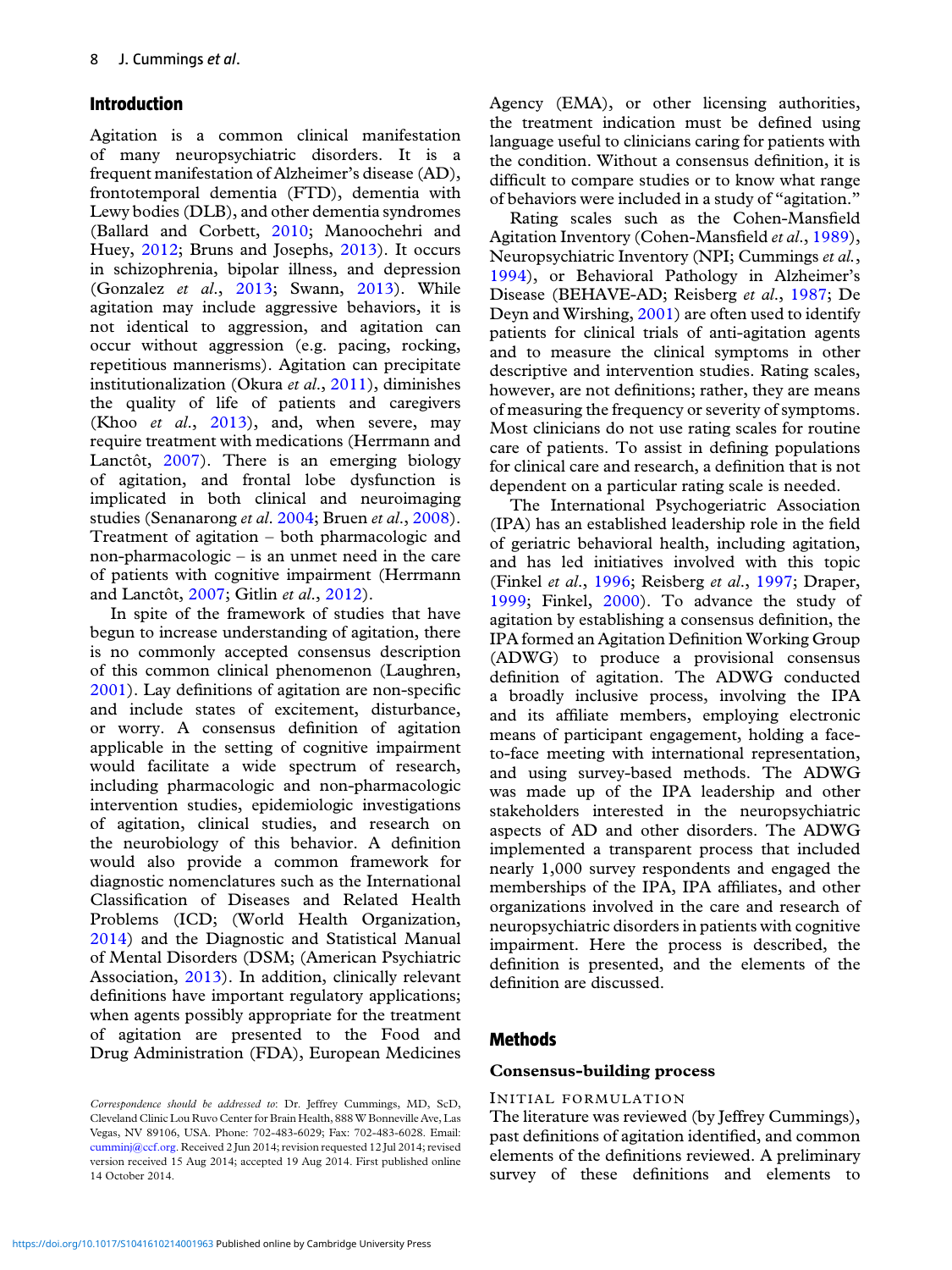### **Table 1.** Consensus provisional definition of agitation in cognitive disorders

A. The patient meets criteria for a cognitive impairment or dementia syndrome (e.g. AD, FTD, DLB, vascular dementia, other dementias, a pre-dementia cognitive impairment syndrome such as mild cognitive impairment or other cognitive disorder).

B. The patient exhibits at least one of the following behaviors that are associated with observed or inferred evidence of emotional distress (e.g. rapid changes in mood, irritability, outbursts). The behavior has been persistent or frequently recurrent for a minimum of two weeks' and represents a change from the patient's usual behavior.

(a) Excessive motor activity (examples include: pacing, rocking, gesturing, pointing fingers, restlessness, performing repetitious mannerisms).

(b) Verbal aggression (e.g. yelling, speaking in an excessively loud voice, using profanity, screaming, shouting).

(c) Physical aggression (e.g. grabbing, shoving, pushing, resisting, hitting others, kicking objects or people, scratching, biting, throwing objects, hitting self, slamming doors, tearing things, and destroying property).

- C. Behaviors are severe enough to produce excess disability, which in the clinician's opinion is beyond that due to the cognitive impairment and including at least one of the following:
	- (a) Significant impairment in interpersonal relationships.
	- (b) Significant impairment in other aspects of social functioning.
	- (c) Significant impairment in ability to perform or participate in daily living activities.
- D. While co-morbid conditions may be present, the agitation is not attributable solely to another psychiatric disorder, suboptimal care conditions, medical condition, or the physiological effects of a substance.

be considered for inclusion was developed and presented to the IPA leadership.

#### SURVEY 1

The ADWG was formed to guide this project. The ADWG reviewed the proposed survey, adding or deleting elements to enhance the focus and clarity of the questions. The revised survey was sent electronically to the IPA membership and affiliate members (organizations that share the mission of advancing clinical practice, research, and education to improve the mental health of the elderly). The survey collected demographic information on the respondents, determined the preferences among five definitions of agitation used in the literature (Kong, [2005\)](#page-9-0), asked if the definition should be limited to cognitive impairment syndromes, established key behavioral elements to be included in a definition, and interrogated whether the respondents considered agitation and anxiety to be the same and whether agitation and aggression are the same.

## INTERNATIONAL EXPERT CONSENSUS

#### MEETING

Following completion and analysis of the first survey, an international expert consensus meeting was held to develop a draft definition based on a review of the literature and information derived from the survey. The members of the ADWG present at the meeting include the authors of this paper. In this meeting a draft definition was developed that represented a consensus of those present. Following the expert meeting, a preliminary draft of the definition was developed and circulated to all members of the ADWG.

Through multiple electronic exchanges a final consensus was reached (Table 1). Not all aspects of the consensus definition were unanimously endorsed by all participants but a majority of stakeholders agreed on the elements.

To develop further consensus beyond the ADWG, other key stakeholder groups received the provisional definition for comments, including the members of the Neuropsychiatric Syndrome Professional Interest Area of ISTAART (Geda *et al*., [2013\)](#page-9-0) comprising thought leaders in the area of neuropsychiatric aspects of AD.

#### SURVEY 2

Once an expert consensus from the ADWG was achieved, the IPA and affiliate members were recontacted to provide additional input into the definition and its acceptability for clinical and research studies, including prospective validation investigations. Six thousand emails were sent; there were 350 respondents (7%) in this phase of the consensus development process.

#### REPORT PREPARATION

Once the second survey was complete, this report containing a description of the consensus process, the definition, and the elements of the definition was prepared (Jeffrey Cummings) and circulated among the ADWG members. Agreement was reached on the text describing the provisional definition and the manuscript was submitted to *International Psychogeriatrics* for review.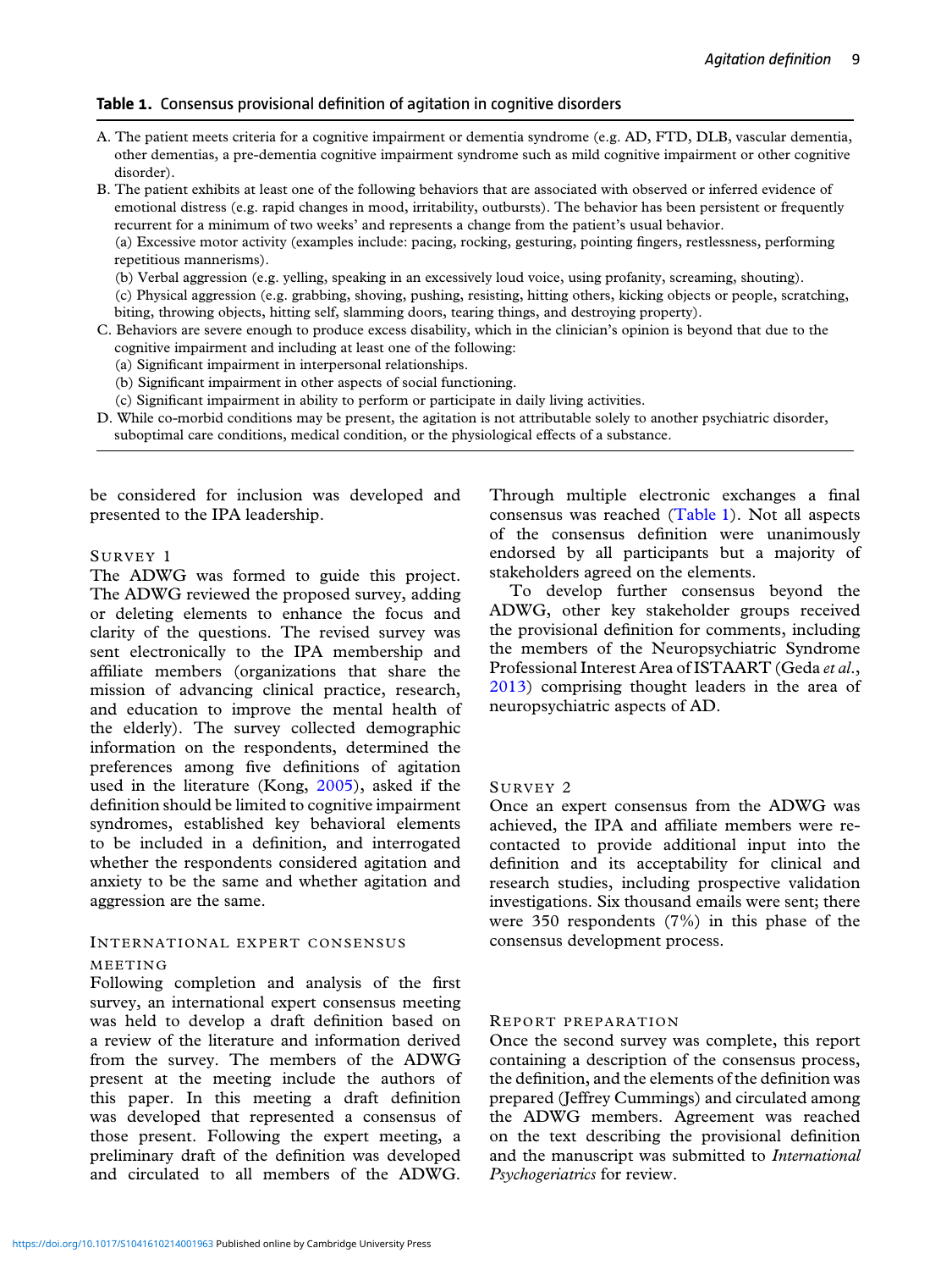| Table 2. Five proposed definitions of agitation in dementia and the number of respondents who ranked each |
|-----------------------------------------------------------------------------------------------------------|
| of them as the best or the second-best definition                                                         |

| DEFINITION                                                                                                                                                                                                                                                                                                                                                       | PERCENTAGE OF<br><b>RESPONDENTS</b><br>WHO RANKED THE<br>DEFINITION AS THE<br><b>BEST</b> | PERCENTAGE OF<br><b>RESPONDENTS</b><br>WHO RANKED THE<br>DEFINITION AS THE<br><b>SECOND BEST</b> |
|------------------------------------------------------------------------------------------------------------------------------------------------------------------------------------------------------------------------------------------------------------------------------------------------------------------------------------------------------------------|-------------------------------------------------------------------------------------------|--------------------------------------------------------------------------------------------------|
| The patient has periods when he refuses to cooperate,<br>won't let people help, or is hard to handle.                                                                                                                                                                                                                                                            | 4                                                                                         | 4                                                                                                |
| Excessive motor activity associated with a feeling of inner<br>tension. The activity is usually non-productive and<br>repetitious and consists of such behavior as inability to sit<br>still, pacing, wringing of hands, and pulling at clothes.                                                                                                                 | 31                                                                                        | 19                                                                                               |
| Inappropriate verbal, vocal, or motor activity that is not<br>explained by needs or confusion per se. It includes<br>behaviors such as aimless wandering, pacing, cursing,<br>screaming, biting, and fighting.                                                                                                                                                   | 22                                                                                        | 38                                                                                               |
| Vocal or motor behavior that is either disruptive, unsafe, or<br>interferes with the delivery of care in a particular<br>environment. It included four behavioral areas such as<br>vocalization, motor disturbances, aggressiveness, and<br>resisting care.                                                                                                      | 34                                                                                        | 26                                                                                               |
| Those observed patient behaviors that communicate to<br>others that the patient is experiencing an unpleasant state<br>of excitement and which remain after interventions to<br>reduce internal or external stimuli by managing<br>resistiveness, alleviating aversive physical signs, and<br>decreasing sources of accumulated stress have been<br>carried out. | 9                                                                                         | 12                                                                                               |

# **Results**

## **Survey 1**

Six thousand emails were sent; 557 individuals responded. The response rate from IPA members was 30.1%. Many members of the IPA and affiliate organizations are involved predominantly with mood disorders, psychosis, or other nondementia aspects of geriatric psychiatry. Of the 557 respondents, 382 were physicians, including 292 psychiatrists. Other professional disciplines providing responses included nurses (57), psychologists (50), occupational therapists (13), social workers (14), and others/no responses (41). Three hundred eighty-eight (70%) of the respondents had been in practice for more than ten years.

This initial survey provided valuable insights from those involved in the care of agitated patients, and key elements of the definition were identified. Table 2 shows the responses to five existing definitions of agitation (Kong, [2005\)](#page-9-0). Three of the definitions had relatively high acceptability (22– 34% rating as the "best definition").

The ADWG surveyed essential elements of the definition of agitation. The percentage of respondents identifying specific adjectives as key **Table 3.** Proposed elements of a definition of agitation and the percentage of respondents endorsing that item as an essential element of a definition of agitation

| <b>ELEMENT</b> | PERCENTAGE OF RESPONDENTS<br>ENDORSING THE ELEMENTS AS A<br>KEY COMPONENT OF A<br>DEFINITION OF AGITATION |
|----------------|-----------------------------------------------------------------------------------------------------------|
| Excessive      | 71                                                                                                        |
| Inappropriate  | 54                                                                                                        |
| Repetitive     | 46                                                                                                        |
| Observable     | 64                                                                                                        |
| Dangerous      | 24                                                                                                        |
| Disruptive     | 56                                                                                                        |

behavioral elements of the definition included: excessive (71%), inappropriate (54%), repetitive  $(46\%)$ , observable  $(64\%)$ , dangerous  $(24\%)$ , and disruptive (56%) (Table 3).

Of the items listed as possible behaviors to be included in a definition of agitation, the following were endorsed by at least 50% of the respondents: pacing, aimless wandering, verbal aggression, constant unwarranted requests for attention or help, hitting others, hitting self, pushing people, throwing things, general restlessness, screaming,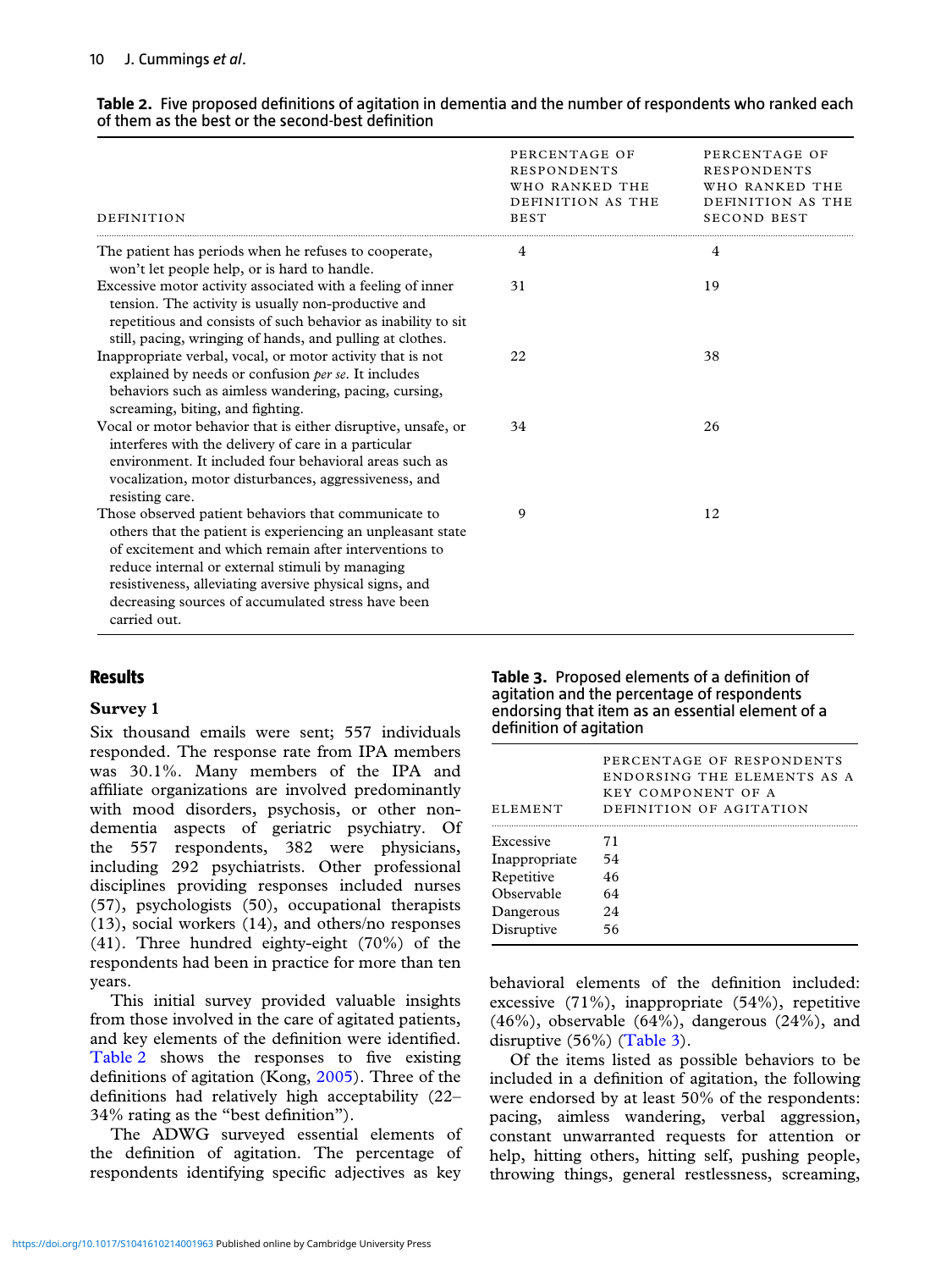resistiveness, hurting self, hurting others, tearing things or destroying property, shouting, and kicking furniture (Table 4). This information guided the elements included in the definition by the ADWG.

When queried as to whether agitation and anxiety were the same, overlapping, or distinct concepts, most of the respondents found them to be overlapping (0.3%, 61%, and 37% respectively). When asked whether agitation and aggression are the same, overlapping, or distinct, 0.8%, 66%, and 32% endorsed each option.

## **Survey 2**

[Table 5](#page-5-0) lists the questions of the survey regarding the definition developed by the ADWG and the responses of the participants. All elements of the definition surveyed were rated as "strongly agree" or "somewhat agree" by a majority of the respondents (ranging from 68.2% for "the exclusion criterion is clear" to 88.8% for "the physical aggression components are captured appropriately in the definition"). A majority agreed (strongly or somewhat) that the definition is appropriate for research application. For noninterventional descriptive clinical research, 44% strongly agreed and 33.7% somewhat agreed with the appropriateness of the definition (77.7% agreed); for pharmacologic interventional clinical research, 43.7% strongly agreed and 31.7% somewhat agreed (75.4% agreed); and for clinical trials 39.2% and 36% agreed strongly and somewhat respectively (75.2% agreed).

When queried whether the definition should be limited to cognitive impairment syndromes – the approach taken by the  $ADWG - 67.4\%$  said "yes."

# **Discussion**

## **Elements of the consensus definition**

The provisional consensus definition uses the DSM style for defining a disorder as one that produces disability (American Psychiatric Association, [2013\)](#page-9-0). The definition is limited to patients with cognitive impairment, requires evidence of emotional distress, requires one of the three observable types of behavior (excessive motor activity, verbal aggression, or physical aggression), specifies that the behavior causes excess disability, and notes that the behaviors cannot be solely attributable to a suboptimal care environment or another disorder such as psychiatric illness, medical illness, or effects of a substance.

## PROVISIONAL CONSENSUS DEFINITION

The definition is labeled as "provisional" because it may evolve as it is subjected to prospective

|           | Table 4. Behaviors that survey respondents      |
|-----------|-------------------------------------------------|
|           | indicated should be included in a definition of |
| agitation |                                                 |

| <b>ITEM</b>                                                                 | PERCENTAGE OF<br>RESPONDENTS WHO<br>THOUGHT THE ITEM<br><b>BELONGED TO THE</b><br>DEFINITION OF<br>AGITATION |
|-----------------------------------------------------------------------------|--------------------------------------------------------------------------------------------------------------|
| Pacing                                                                      | 68                                                                                                           |
| Aimless wandering                                                           | 52                                                                                                           |
| Spitting at meals                                                           | 29                                                                                                           |
| Spitting at people                                                          | 40                                                                                                           |
| Cursing                                                                     | 42                                                                                                           |
| Verbal aggression                                                           | 71                                                                                                           |
| Constant unwarranted<br>requests for attention or<br>help                   | 53                                                                                                           |
| Repetitive questions                                                        | 35                                                                                                           |
| Repetitive sentences                                                        | 31                                                                                                           |
| Hitting others                                                              | 58                                                                                                           |
| Hitting self                                                                | 57                                                                                                           |
| Grabbing people                                                             | 48                                                                                                           |
| Pushing people                                                              | 54                                                                                                           |
| Throwing things                                                             | 56                                                                                                           |
| General restlessness                                                        | 80                                                                                                           |
| Screaming                                                                   | 63                                                                                                           |
| <b>Biting</b>                                                               | 49                                                                                                           |
| Scratching                                                                  | 48                                                                                                           |
| Trying to get to a different<br>place (e.g. out of the room<br>or building) | 48                                                                                                           |
| Intentional falling                                                         | 16                                                                                                           |
| Complaining                                                                 | 20                                                                                                           |
| Negativism                                                                  | 21                                                                                                           |
| Resistiveness                                                               | 54                                                                                                           |
| Eating/drinking<br>inappropriate substances                                 | 15                                                                                                           |
| Hurting self                                                                | 54                                                                                                           |
| Hurting others                                                              | 53                                                                                                           |
| Handling things<br>inappropriately                                          | 26                                                                                                           |
| Hiding things                                                               | 11                                                                                                           |
| Hoarding things                                                             | 12                                                                                                           |
| Tearing things or destroying<br>property<br>Performing repetitious          | 62<br>45                                                                                                     |
| mannerisms                                                                  | 23                                                                                                           |
| Making verbal sexual<br>advances                                            |                                                                                                              |
| Making physical sexual<br>advances                                          | 24                                                                                                           |
| Making strange noises (weird<br>laugher or crying)                          | 38                                                                                                           |
| Stubbornness                                                                | 17                                                                                                           |
| Shouting                                                                    | 62                                                                                                           |
| Slamming doors intentionally<br>Kicking furniture                           | 46<br>52                                                                                                     |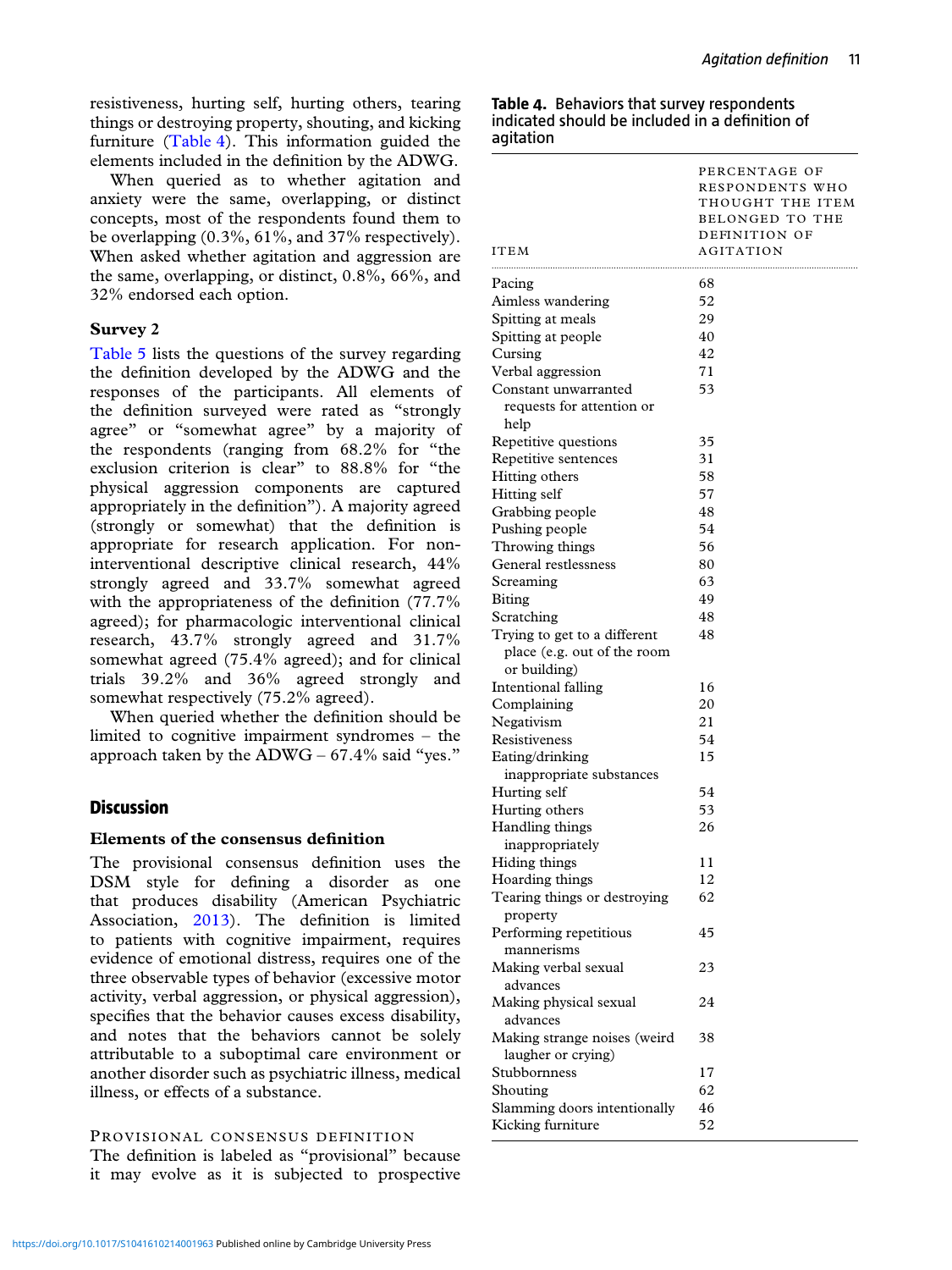| SURVEY QUESTION                                                                                                                                                                                                                                                                                                                              | PERCENTAGE OF<br>RESPONDENTS WHO<br>STRONGLY AGREE | PERCENTAGE OF<br>RESPONDENTS WHO<br>SOMEWHAT AGREE |
|----------------------------------------------------------------------------------------------------------------------------------------------------------------------------------------------------------------------------------------------------------------------------------------------------------------------------------------------|----------------------------------------------------|----------------------------------------------------|
| The definition captures what I mean when I use the term<br>"agitation" to describe one of my patients.                                                                                                                                                                                                                                       | 50.8                                               | 35.1                                               |
| The inclusion criteria – A, B, C – are sufficiently clear for<br>clinical application.                                                                                                                                                                                                                                                       | 51.7                                               | 31.7                                               |
| The inclusion criteria $-A$ , B, C – are sufficiently clear for<br>research application.                                                                                                                                                                                                                                                     | 35.7                                               | 37.7                                               |
| The exclusion criterion $-D$ – is sufficiently clear for clinical<br>application.                                                                                                                                                                                                                                                            | 38.5                                               | 36.8                                               |
| The exclusion criterion $-D$ – is sufficiently clear for research<br>application.                                                                                                                                                                                                                                                            | 26.0                                               | 42.2                                               |
| The subjective aspects of the syndrome are captured<br>appropriately - observed or inferred evidence of emotional<br>distress (e.g. rapid changes in mood, irritability, outbursts).<br>The behavior has been sustained or persistent for a<br>minimum of two weeks in duration and represents a change<br>from the person's usual behavior. | 42.8                                               | 35.4                                               |
| The physical aggression aspects of the syndrome are captured<br>appropriately – grabbing, shoving, pushing, resisting, hitting<br>others, kicking objects or people, scratching, biting,<br>throwing objects, hitting self, slamming doors, tearing<br>things, and destroying property.                                                      | 65.7                                               | 23.1                                               |
| The verbal aspects of the syndrome are captured<br>appropriately - yelling, speaking in an excessively loud<br>voice, using profanity, screaming, shouting.                                                                                                                                                                                  | 59.7                                               | 28.2                                               |
| The definition is appropriate as a means of identifying<br>patients for non-interventional descriptive clinical research.                                                                                                                                                                                                                    | 44.0                                               | 33.7                                               |
| The definition is appropriate as a means of identifying patients<br>for non-pharmacologic interventional clinical research.                                                                                                                                                                                                                  | 43.7                                               | 31.7                                               |
| The definition is appropriate as a means of identifying<br>patients for clinical trials.                                                                                                                                                                                                                                                     | 36.2                                               | 36                                                 |
| The definition is appropriate as a foundation for validation<br>studies of its sensitivity and specificity.                                                                                                                                                                                                                                  | 39.4                                               | 36.2                                               |

#### <span id="page-5-0"></span>**Table 5.** Questions of survey 2 exploring the acceptability of the draft definition and the percentage of participants who responded as strongly agree or somewhat agree

validation. It represents an important starting point in a dynamic dialogue that will evolve with clinical application, research, and review. Validation studies are expected to show that some elements are better suited to clinical and research applications than others.

The definition was labeled as a "consensus" because a majority of stakeholders involved in the process concurred with the current definition. Not all elements were unanimously endorsed; a consensus was achieved on all aspects of the definition.

#### LIMITATION TO SYNDROMES WITH COGNITIVE IMPAIRMENT

Agitation occurs in many disorders and is not limited to conditions with cognitive impairment (Ballard and Corbett, [2010;](#page-9-0) Manoochehri and Huey, [2012;](#page-9-0) Bruns and Josephs, [2013;](#page-9-0) Gonzalez *et al.,* [2013;](#page-9-0) Swann, [2013\)](#page-10-0). The ADWG and the participating members of the surveys favored limiting the definition to disorders with cognitive impairment. Sixty-seven percent of Survey 2 respondents agreed with this approach.

There are currently separate definitions for psychosis of AD and psychosis in schizophrenia even though they have shared elements such as delusions and hallucinations (Jeste and Finkel, [2000\)](#page-9-0); similarly there are definitions of major depression and depression in AD that are overlapping but not identical (Olin *et al.*, [2003\)](#page-9-0). Similar considerations may apply to agitation, and we chose to develop a definition explicitly for patients with cognitive impairment. Further research may lead to modifications of this approach.

The FDA has expressed concern about "pseudospecificity" of syndromes that are artificially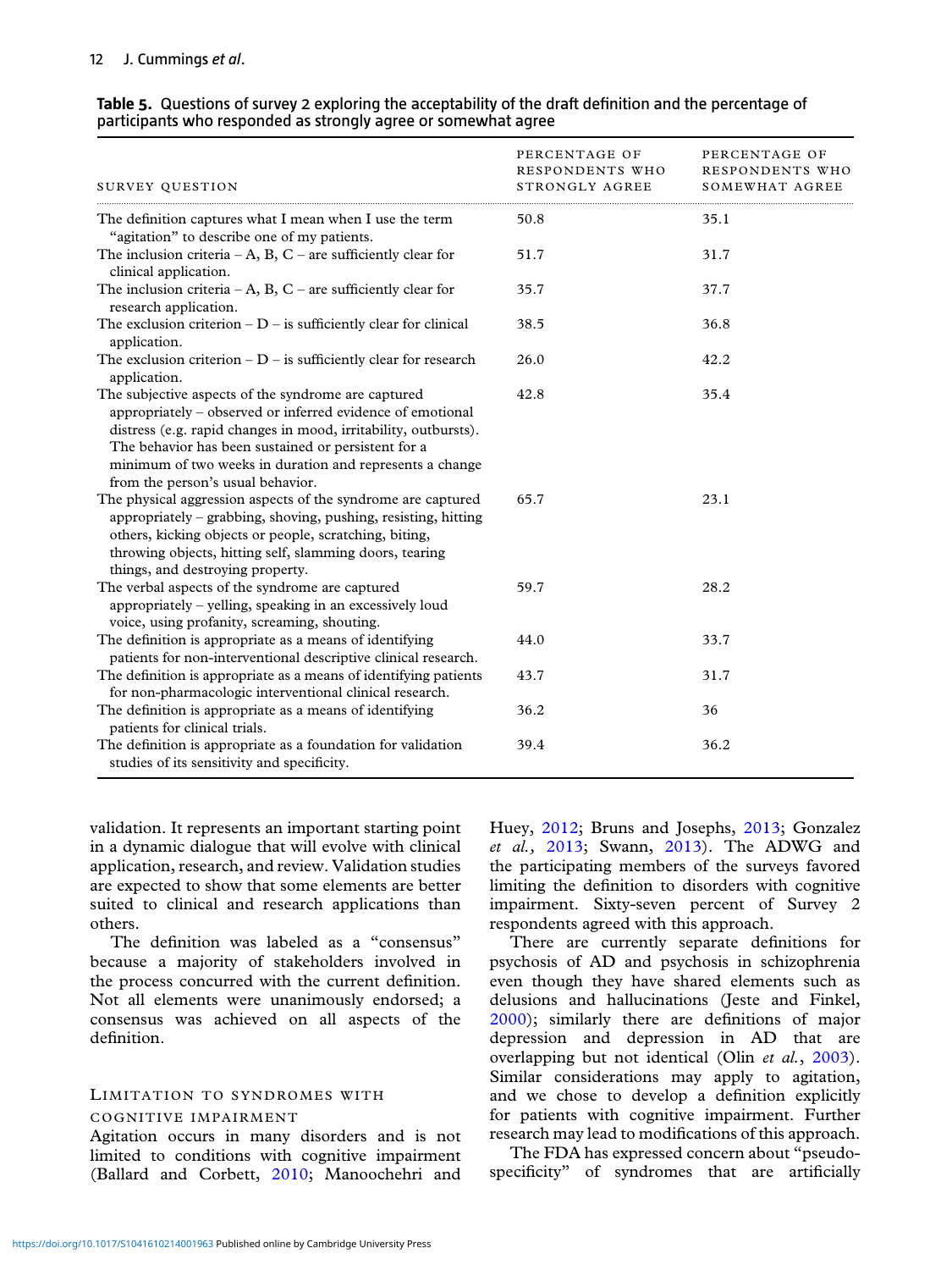assigned to one disorder when they represent general syndromes for which drugs are already approved (Cummings and Jeste, [2007\)](#page-9-0), and the ADWG wished to avoid constructing a definition that might raise this issue. Our definition applies specifically to the type of agitation observed in patients with cognitive impairment based on the unique relationships of agitation with aspects of cognition (Senanarong *et al*., [2004\)](#page-10-0); a distinct pathophysiology (Bruen *et al.*, [2008;](#page-9-0) Trzepacz *et al.*, [2013\)](#page-10-0); and possibly a differential response to treatment compared with syndromes such as psychosis of AD (Schneider *et al.*, [2006\)](#page-9-0).

#### SUBJECTIVE ASPECT

The definition requires that there be observed or inferred evidence of emotional distress. Examples of behaviors indicative of emotional distress are provided, including rapid changes in mood, irritability, or emotional outbursts. The ADWG required this subjective element because agitation as conceived by the panel includes the concept that the patient is upset or distressed, and the agitated behavior is an expression of this emotional state. A person could exhibit purposeful aggression with behaviors overlapping with the definition but would not be classified as "agitated" if there was no associated distress. It is also important that patients not be treated when their behavior is upsetting to someone else (a family member or caregiver) but not to the patient. Requiring the subjective element of the definition makes this less likely. It is not possible to directly observe emotional states, and they must be inferred from observable behaviors. In all, 78.2% of the Survey 2 respondents strongly (42.8%) or somewhat (35.4%) agreed that this aspect of agitation was captured appropriately by the proposed definition.

#### **SUSTAINED**

A single episode or short-lived period of behavioral change would not meet the definition for agitation developed by the ADWG. The definition applies to a chronic or at least long-lasting state that has been sustained, persisted, or been frequently recurrent for at least two weeks. This aspect of the definition will assist with intervention studies (pharmacologic and non-pharmacologic) where interventional groups are compared and sustained behavioral changes are required to see a difference in the study outcomes.

#### CHANGE FROM PREVIOUS BEHAVIOR

The ADWG limited the definition of agitation to patients with cognitive impairment. Behaviors that preceded the onset of the associated cognitive disorder would not be included in this definition. This aspect of the consensus definition is similar to the precedent adapted in the definition of psychosis of AD (Jeste and Finkel, [2000\)](#page-9-0).

#### OBSERVABLE BEHAVIORS

The patient must have at least one type of observable agitated behavior. The behaviors can include *excessive motor activity* (such as pacing, rocking, gesturing, pointing fingers, restlessness, performing repetitious mannerisms), *verbal aggression* (e.g. yelling, speaking in an excessively loud voice, using profanity, screaming, shouting), or *physical aggression* (e.g. grabbing, shoving, pushing, resisting, hitting others, kicking objects or people, scratching, biting, throwing objects, hitting self, slamming doors, tearing things, and destroying property). These behaviors are the core aspects of the agitation syndrome; they reflect the behaviors endorsed in Survey 1 as comprising agitation. The ADWG recognized that agitated patients exhibit different repertoires of behaviors and that, in the presence of emotional distress, any of the behaviors described would fulfill this criterion of the definition. Clinician judgment is not prohibited by the definition and behaviors other than those listed may be present in agitated patients. In all, 88.8% of the Survey 2 respondents strongly (65.7%) or somewhat (23.1%) agreed that the proposed definition appropriately captured the physical aggression aspects of agitation, and 87.9% strongly (59.7%) or somewhat (28.2%) agreed regarding the verbal aspects of agitation.

#### EXCESS DISABILITY

A disorder is defined as producing disability (American Psychiatric Association, [2013\)](#page-9-0), and the ADWG incorporated this aspect of the definition as a measure of the clinical meaningfulness of the behavior. If the behavior produces no disability for the individual in terms of interpersonal relationships, social function, or impact on daily living activities, then it would not meet this criterion of the definition. The disability must be more than can be attributed solely to the cognitive impairment syndrome. Clinician judgment will be required to make this determination.

#### NECESSARY EXCLUSIONS

Agitation has many possible causes and is seen across a broad range of neuropsychiatric illnesses (Ballard and Corbett, [2010;](#page-9-0) Manoochehri and Huey, [2012;](#page-9-0) Bruns and Josephs, [2013;](#page-9-0) Gonzalez *et al*., [2013;](#page-9-0) Swann, [2013\)](#page-10-0). The definition proffered by the ADWG requires the presence of an underlying cognitive impairment syndrome such as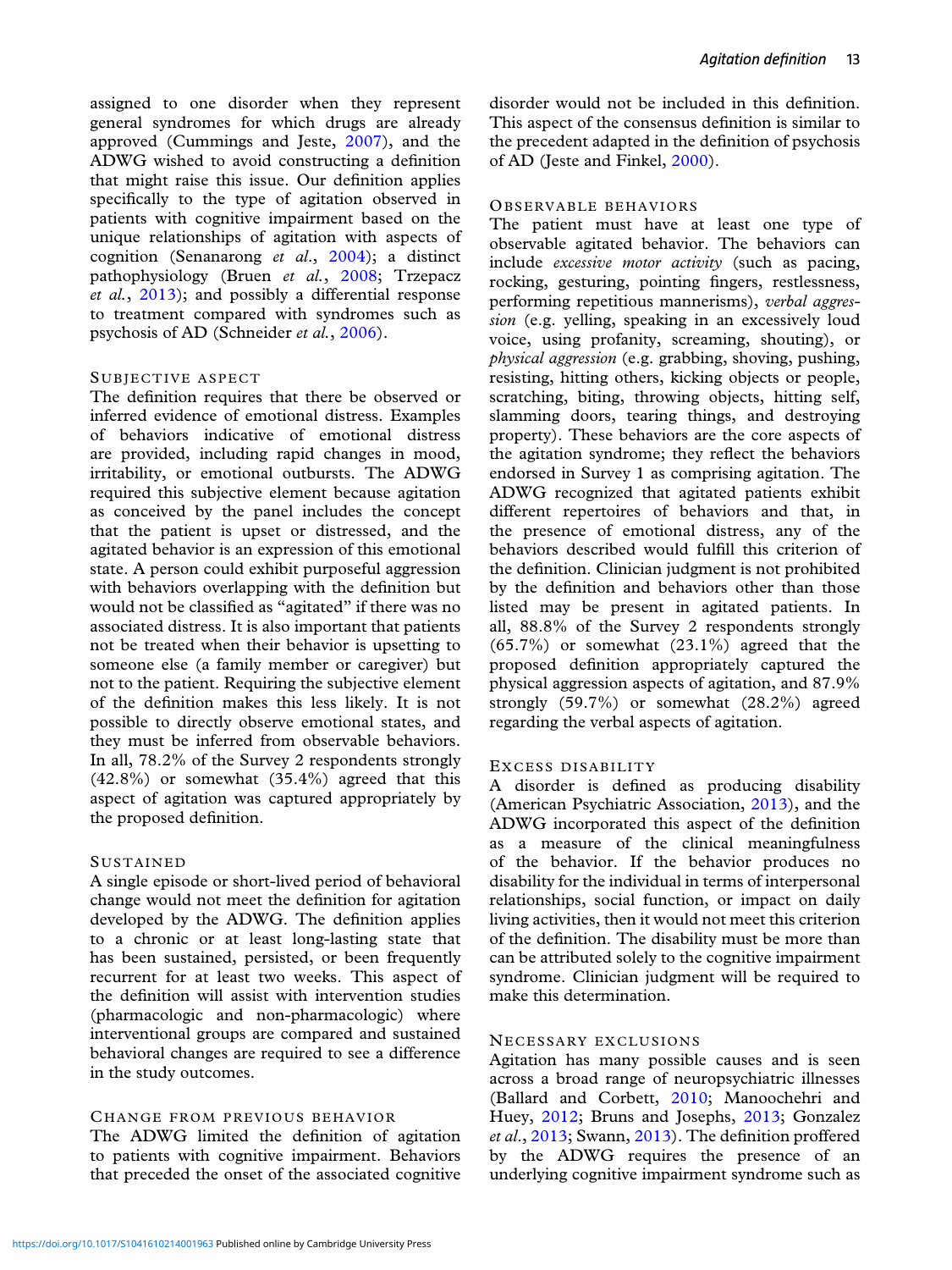AD, FTD, DLB, or a prodromal dementia state. In some cases, patients with these disorders may have other psychiatric illness, medical illness, use substances, or be in suboptimal care environments that can cause agitated behaviors. The ADWG definition requires that the agitation not be attributable solely to one of these co-existing conditions. Clinician judgment may be required to make this determination. The exclusion aspects of the definition had some of the lowest endorsements on Survey 2 as 38.5% strongly agreed and 36.8% somewhat agreed that the exclusions were adequate for clinical application; 26% strongly agreed and 42.2% somewhat agreed that the exclusions were adequate for research application.

# **Comment on the definition**

The ADWG definition of agitation with cognitive impairment is broad and assumes that agitation is a syndrome and not a response to another disorder. An alternative approach is to define an "agitation with psychosis," "agitation with depression," etc. An extensive literature establishes that agitation can be seen in the absence of concomitant psychopathology; neuroimaging studies suggest unique regional dysfunction that is distinct from other disorders (Bruen *et al.*, [2008;](#page-9-0) Trzepacz *et al.*, [2013\)](#page-10-0); and clinical trials demonstrate that the pharmacologic response of agitation may differ from that of other types of behavioral disturbances (Schneider *et al.*, [2006\)](#page-9-0). Therapies have been approved for agitation in multiple psychiatric settings (e.g. aripiprazole for acute treatment of agitation with schizophrenia or bipolar I disorder), setting a precedent for viewing agitation as a distinct syndrome. While no drug has been approved for agitation *per se* (i.e. without aggression, depression, or psychosis), several psychosocial interventions have shown benefit in reducing agitated behavior (Low *et al.*, [2013\)](#page-9-0). The ADWG favored defining agitation as a distinct clinically identifiable syndrome.

Using a syndromal definition of clinical phenomena within neurologic disorders has a precedent in the identification of pseudo-bulbar affect (PBA) and the approval of dextromethorphan/quinidine for PBA across neurologic disorders after having demonstrated efficacy in amyotrophic lateral sclerosis and multiple sclerosis. A similar strategy of showing efficacy for anti-agitation agents across several disorders could be adopted in anti-agitation drug development programs.

The relationship of agitation to aggression sparked discussion. These are overlapping but not identical concepts (Cohen-Mansfield and Mintzer, [2005\)](#page-9-0). Agitation can occur in the absence of aggression, and predatory aggression can occur without agitation; it is unlikely that aggression occurs without agitation in the cognitive impairment syndromes described by the ADWG. Sixty-six percent of the survey respondents consider agitation and aggression as overlapping concepts; 32% consider them to be distinct. Aggression may be a more severe form of agitation or it may occur in differing biological or psychological circumstances. The comparative response profiles to pharmacologic or non-pharmacologic interventions of agitation with and without aggression have not been comprehensively explicated. There is currently insufficient evidence to conclude that agents or interventions used for aggressive agitation would necessarily work or be warranted in non-aggressive agitation. The ADWG definition criterion B allows both agitation without aggression (excessive motor activity) and with aggression (verbal aggression and physical aggression). Investigators using this definition of agitation should note which elements of criterion B were met (e.g. excessive motor activity, verbal aggression, or physical aggression). Longitudinal comparison of studies will help define the relationship between agitation and aggression, and the ADWG definition will advance understanding of this aspect of agitation.

This definition will be useful in the study of psychosocial interventions and in clinical trials of anti-agitation agents. The absence of a consensus definition may have contributed to the lack of activity in developing new therapies for agitation with cognitive impairment; no agent has been approved for treatment of this syndrome in spite of extensive documentation of the disability associated with agitation. Study entry would require that the participants have agitation as defined by the ADWG. A minimum baseline severity level on an agitation scale would typically be required. An outcome measure – usually an agitation measure different from the one used to define entry severity – would be used to compare baseline with end-ofstudy scores for the active treatment and the placebo (or active comparator) control group. It may be useful to control for other behavioral features such as mood changes or psychosis. The ADWG definition could play a critical role in defining the patient population for such trials.

The development of a provisional definition of agitation is the first step in advancing a research agenda for the definition. Validity studies using other agitation assessments, reliability of the application of the definition, usefulness in clinical trials, usefulness in non-pharmacologic research, and real-world application in clinical and healthcare settings will lead to refinements and adjustments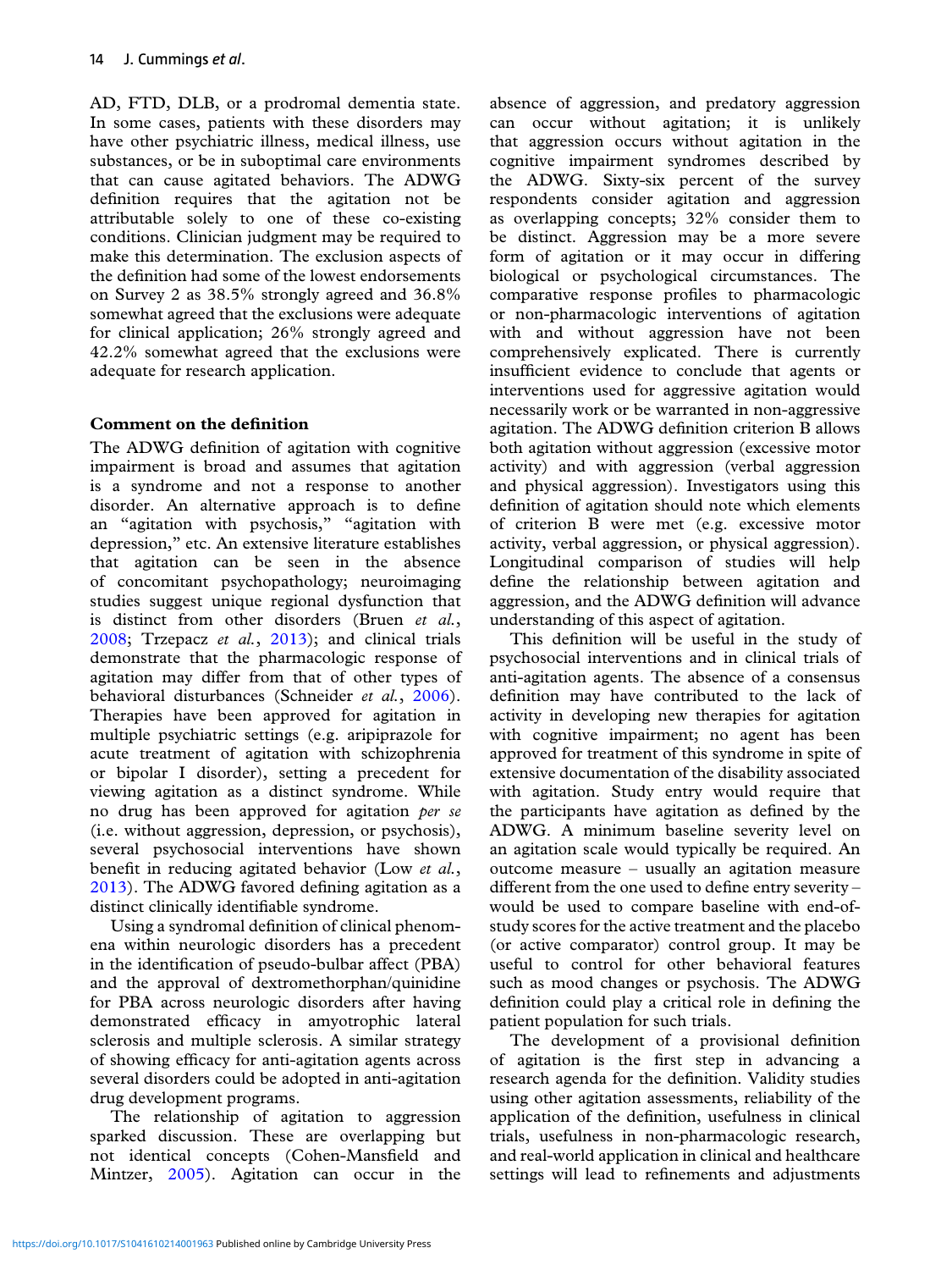that will enhance the definition and advance the study of neuropsychiatric syndromes in cognitive impairment disorders.

# **Conflict of interest declaration**

The sponsors, Otsuka and Avanir Pharmaceutricals, gave unrestricted education grants to help support the international meeting that was part of the definition-building process.

Dr. Jeffrey Cummings has provided consultation to Acadia, ADAMAS, Anavex, Avanir, Boehinger-Ingelheim, Eisai, EnVivo, GE Healthcare, Genentech, Lilly, Lundbeck, Medavante, Merck, Novartis, Otsuka, Pfizer, Prana, QR Pharma, Resverlogix, Roche, Sonexa, Suven, Takeda, and Toyoma companies. Dr. Cummings owns the copyright of the Neuropsychiatric Inventory.

Professor Sube Banerjee has received consultancy fees, honoraria for speaking, and support in attending conferences from the makers of anti-dementia medication and other psychotropics, including Abbvie, Eisai, Pfizer, Novartis, Lilly, and Shire.

Professor Henry Brodaty has served as investigator for Janssen, Lilly, Medivation, Merck, Sanofi, Servier, and Tau Therapeutics, and has been on the advisory boards of Pfizer, Novartis, Janssen, Lundbeck, and Nutricia. Dr. Brodaty has provided consultation to Baxter, Lilly, Merck, and Nutricia.

D.P. Devanand has received research support from Eli Lilly, and has provided consultation to AbbVie.

Dr. Serge Gauthier has been on the scientific advisory board or investigator with Abbvie, Affiris, Eisai, Lilly, Navidea, Novartis, Pfizer, Sanofi-Synthelabo, Servier, and TauRx.

Professor Robert Howard reports that he has no relevant disclosures to make.

Dr. Krista Lanctôt has had research support and/or speaker's honoraria from Abbvie Canada, Lundbeck Canada Inc., Pfizer Canada Inc., Janssen Ortho, and Rocheand Wyeth.

Dr. Constantine Lyketsos has received grant support (research or CME) from Associated Jewish Federation of Baltimore, Weinberg Foundation, Forest, GlaxoSmithKline, Eisai, Pfizer, Astra-Zeneca, Lilly, Ortho-McNeil, Bristol-Myers, Novartis, National Football League, Elan, and Functional Neuromodulation. Dr. Lyketsos has been a consultant or advisor to Astra-Zeneca, Glaxo-SmithKline, Eisai, Novartis, Forest, Supernus, Adlyfe, Takeda, Wyeth, Lundbeck, Merz, Lilly, Pfizer, Genentech, Elan, NFL Players Association, NFL Benefits Office, Avanir, Zinfandel, BMS, Abvie, Janssen, and Orion. Honorarium or travel support has been received from Pfizer, Forest, GlaxoSmithKline, and Health Monitor.

Dr. Jacobo Mintzer reports receipt of grants to his institution from Takeda Global Research and Development Center, Pfizer, Genentech, Merck, Accera, Elan, Avanir, F. Hoffmann-La Roche, Novartis, Baxter, Eli Lilly, Wyeth, and Janssen Alzheimer Initiative; and employment with NeuroQuest, and BioPharma Connex.

Dr. Elaine Peskind has been on the speakers' bureau for Forest Pharmaceuticals and on the Advisory Committee for Avanir. Dr. Peskind served on the Adjudication Committee for Takeda Pharmaceuticals.

Dr. Anton Porsteinsson has received a grant for his institution from Avanir, Eisai, Elan, Genentech/Roche, Janssen Alzheimer Initiative, Merck, Pfizer, and Toyama. He has provided consultation for Elan, Janssen Alzheimer Initiative, and TransTech Pharma. Dr. Porsteinsson has membership on data safety and monitoring boards for Quintiles.

Dr. Edgardo Reich has participated as investigator in different pharmaceutical-sponsored trials for Ely Lilly, Glaxo, Forest, Mertz. Astra Zeneca, Novartis, Roche, and Janssen. He has received travel grants from Bayer, MerckSerono, Novartis, Mertz, and Teva.

Dr. Cristina Sampaio has been a consultant for Abbvie, Alkermes, AstraZeneca, Avanir, Biogen, BMS, Chelsea, Genzyme, Lilly, Lundbeck, Otsuka, Pfizer, Roche, Sanofi, Servier, Takeda, and Teva.

Dr. Mary Sano has been on the Scientific Advisory Board for Medication and as a consultant for Bayer Schering Pharma, Bristol-Meyers Squibb, Elan, Genentech, Medivation, Medpace, Pfizer, Janssen, Takeda, and United Biosource.

Dr. David Steffens is supported through grants from the National Institute of Mental Health, and he receives textbook royalties from the American Psychiatric Press.

Dr. Marc Wortmann reports no other salaries than from Alzheimer's Disease International.

Dr. Kate Zhong has provided consultation to Avanir, Pfizer, Janssen, and Wyeth Pharmaceuticals.

# **Description of authors' roles**

J. Cummings, J. Mintzer, H. Brodaty, and M. Sano formulated the research questions, designed the study, carried out the study, analyzed the data, and wrote the paper.

S. Banerjee, D. Devanand, S. Gauthier, R. Howard, K. Lanctôt, C. Lyketsos, E. Peskind, A. Porsteinsson, E. Reich, C. Sampaio, D. Steffens,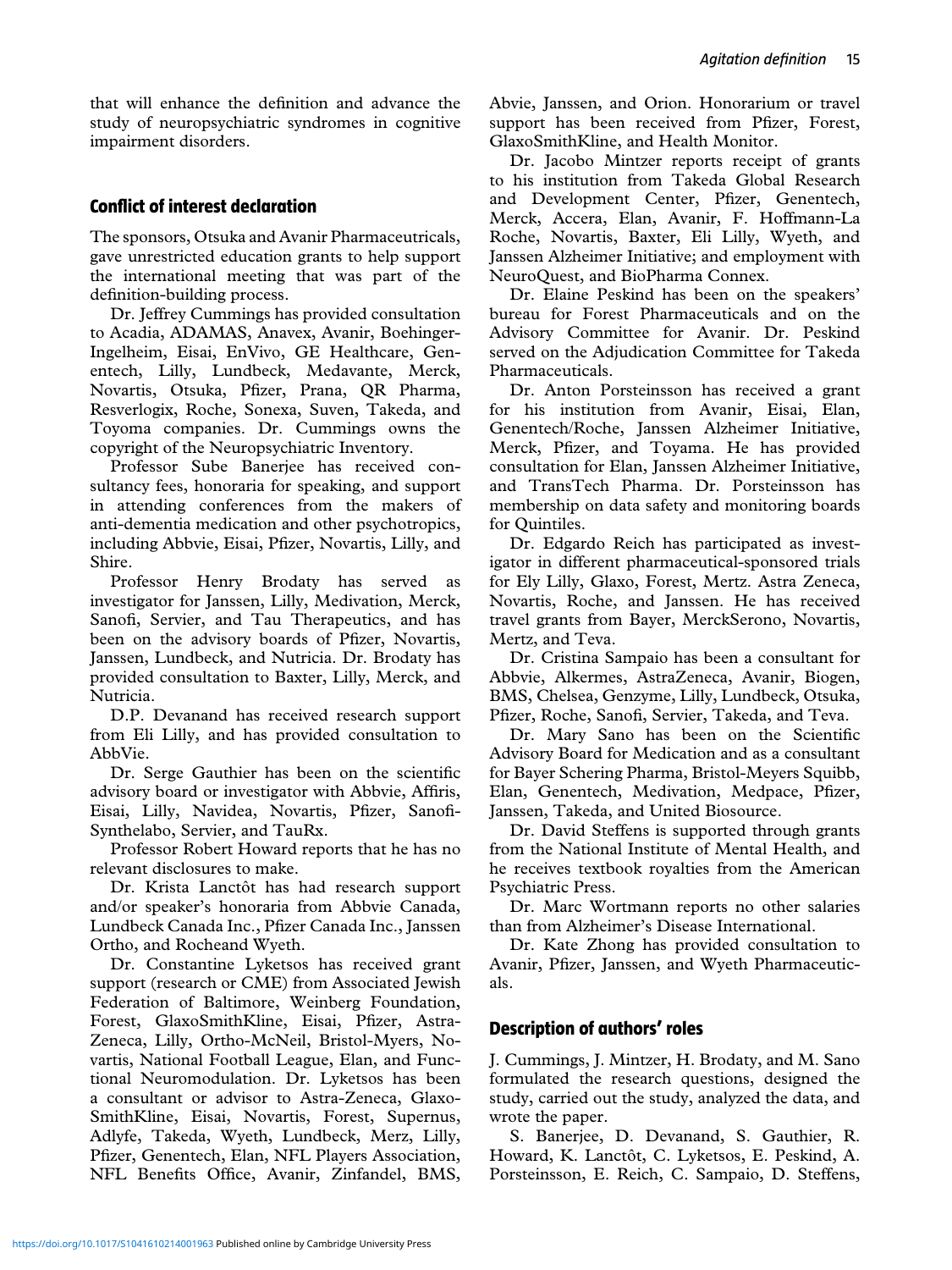<span id="page-9-0"></span>M. Wortmann, and K. Zhong carried out the study, analyzed the data, and wrote the article.

## **Acknowledgments**

Two industry stakeholders provided unrestricted educational grants to help support the consensus development process. They did not influence the work plan, study implementation, data collection, data interpretation, or drafting of the manuscript.

## **References**

- **American Psychiatric Association.** (2013). *Diagnostic and Statistical Manual of Mental Disorders*, 5th edn (DSM-5). Washington, DC: American Psychiatric Association.
- **Ballard, C. and Corbett, A.** (2010). Management of neuropsychiatric symptoms in people with dementia. *CNS Drugs*, 24, 729–739. doi:10.2165/11319240.
- **Bruen, P. D., McGeown, W. J., Shanks, M. F. and Venneri, A.** (2008). Neuroanatomical correlates of neuropsychiatric symptoms in Alzheimer's disease. *Brain*, 131, 2455–2463. doi:10.1093/brain/awn151.
- **Bruns, M. B. and Josephs, K. A.** (2013). Neuropsychiatry of corticobasal degeneration and progressive supranuclear palsy. *International Review of Psychiatry*, 25, 197–209. doi:10.3109/09540261.2013.766154.
- **Cohen-Mansfield, J., Marx, M. S. and Rosenthal, A. S.** (1989). A description of agitation in a nursing home. *Journals of Gerontology*, 44, M77–M84.
- **Cohen-Mansfield, J. and Mintzer, J. E.** (2005). Time for change: the role of nonpharmacological interventions in treating behavior problems in nursing home residents with dementia. *Alzheimer Disease & Associated Disorders*, 19, 37–40.
- **Cummings, J. L. and Jeste, D. V.** (2007). Pharmacotherapy of neuropsychiatric syndromes in neurologic disorders: definitional and regulatory aspects. *Psychopharmacology Bulletin*, 40, 89–98.
- **Cummings, J. L., Mega, M., Gray, K., Rosenberg-Thompson, S., Carusi, D. A. and Gornbein, J.** (1994). The Neuropsychiatric Inventory: comprehensive assessment of psychopathology in dementia. *Neurology*, 44, 2308–2314.
- **De Deyn, P. P. and Wirshing, W. C.** (2001). Scales to assess efficacy and safety of pharmacologic agents in the treatment of behavioral and psychological symptoms of dementia. *Journal of Clinical Psychiatry*, 62 (Suppl. 21), 19–22.

**Draper, B.** (1999). The International Psychogeriatric Association – Ninth Congress, 15–20 August 1999, Vancouver, Canada. *I Drugs*, 2, 1133–1135.

**Finkel, S.** (2000). Introduction to behavioural and psychological symptoms of dementia (BPSD). *International Journal of Geriatric Psychiatry*, 15 (Suppl. 1), 2–4.

**Finkel, S. I., Costa e Silva, J., Cohen, G., Miller, S. and Sartorius, N.** (1996). Behavioral and psychological signs and symptoms of dementia: a consensus statement on current knowledge and implications for research and

treatment. *International Psychogeriatrics*, 8 (Suppl. 3), 497–500.

- **Geda, Y. E.** *et al.* (2013). Neuropsychiatric symptoms in Alzheimer's disease: past progress and anticipation of the future. *Alzheimer's & Dementia*, 9, 602–608.
- **Gitlin, L. N., Kales, H. C. and Lyketsos, C. G.** (2012). Nonpharmacologic management of behavioral symptoms in dementia. *JAMA*, 308, 2020–2029. doi:10.1001/jama.2012.36918.
- **Gonzalez, D.** *et al.* (2013). Consensus statement on the use of intramuscular aripiprazole for the rapid control of agitation in bipolar mania and schizophrenia. *Current Medical Research and Opinion*, 29, 241–250. doi:10.1185/03007995.2013.766591.
- **Herrmann, N. and Lanctôt, K. L.** (2007). Pharmacologic management of neuropsychiatric symptoms of Alzheimer's disease. *Canadian Journal of Psychiatry*, 52, 630–646.
- **Jeste, D. V. and Finkel, S. I.** (2000). Psychosis of Alzheimer's disease and related dementias. Diagnostic criteria for a distinct syndrome. *American Journal of Geriatric Psychiatry*, 8, 29–34.
- **Khoo, S. A., Chen, T. Y., Ang, Y. H. and Yap, P.** (2013). The impact of neuropsychiatric symptoms on caregiver distress and quality of life in persons with dementia in an Asian tertiary hospital memory clinic. *International Psychogeriatrics*, 25, 1991–1999. doi:10.1017/S1041610213001518.
- **Kong, E. H.** (2005). Agitation in dementia: concept clarification. *Journal of Advanced Nursing*, 52, 526–536.
- **Laughren, T.** (2001). A regulatory perspective on psychiatric syndromes in Alzheimer's disease. *American Journal of Geriatric Psychiatry*, 9, 340–345.
- **Low, L. F.** *et al.* (2013). The Sydney Multisite Intervention of LaughterBosses and ElderClowns (SMILE) study: cluster randomised trial of humour therapy in nursing homes. *BMJ Open*. 3, pii: e002072. doi:10.1136/bmjopen-2012-002072.
- **Manoochehri, M. and Huey, E. D.** (2012). Diagnosis and management of behavioral issues in frontotemporal dementia. *Current Neurology & Neuroscience Reports*, 12, 528–536. doi:10.1007/s11910-012-0302-7.
- **Okura, T., Plassman, B. L., Steffens, D. C., Llewellyn, D. J., Potter, G. G. and Langa, K. M.** (2011). Neuropsychiatric symptoms and the risk of institutionalization and death: the aging, demographics, and memory study. *Journal of the American Geriatrics Society*, 59, 473–481. doi:10.1111/j.1532-5415.2011.03314.x.
- **Olin, J. T.** *et al.* (2003). Provisional diagnostic criteria for depression of Alzheimer's disease: description and review. *Expert Review Neurotherapeutics*, 3, 99–106. doi:10.1586/14737175.3.1.99.
- **Reisberg, B., Auer, S. R., Monteiro, I., Boksay, I. and Sclan, S. G.** (1997). Behavioral disturbances of dementia: an overview of phenomenology and methodologic concerns. *International Psychogeriatrics*, 8, 169–180.
- **Reisberg, B., Borenstein, J., Salob, S. P., Ferris, S. H., Franssen, E. and Georgotas, A.** (1987). Behavioral symptoms in Alzheimer's disease: phenomenology and treatment. *Journal of Clinical Psychiatry*, 48, 9–15.
- **Schneider, L. S., Dagerman, K. and Insel, P. S.** (2006). Efficacy and adverse effects of atypical antipsychotics for dementia: meta-analysis of randomized, placebo-controlled trials. *American Journal of Geriatric Psychiatry*, 14, 191–210.